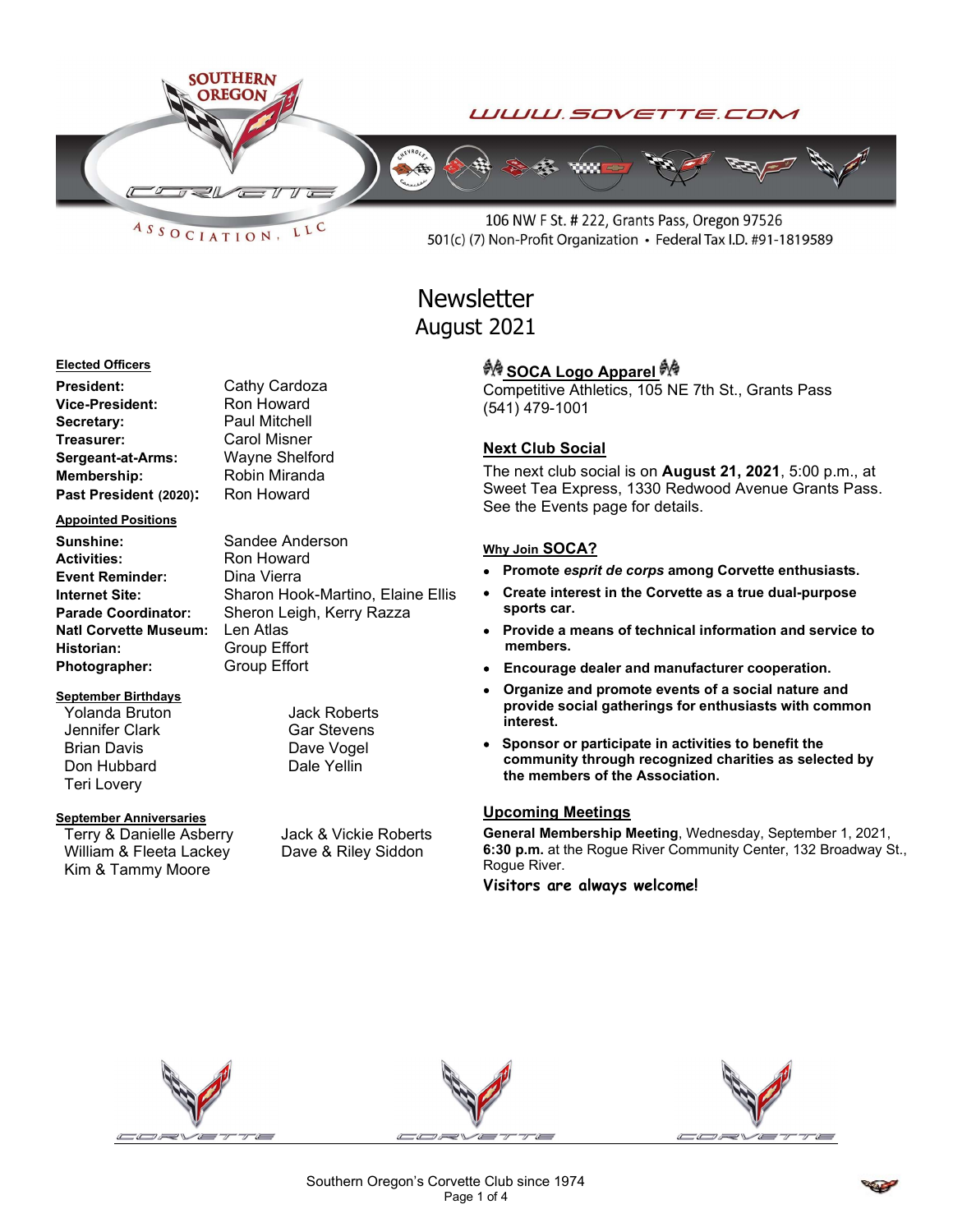| ASSOCIATION                                             | SOUTHERN<br>WWW.SOVETTE.COM<br>106 NW F St. # 222, Grants Pass, Oregon 97526<br>LLC<br>501(c) (7) Non-Profit Organization • Federal Tax I.D. #91-1819589                                                      |
|---------------------------------------------------------|---------------------------------------------------------------------------------------------------------------------------------------------------------------------------------------------------------------|
| 2021 Southern Oregon Corvette Association (SOCA) Events |                                                                                                                                                                                                               |
| Club meeting (Wed.)                                     | Oct<br><u>Nov</u><br><u>Sep</u><br>3<br>6                                                                                                                                                                     |
|                                                         | (All dates below are Saturdays, except as noted.<br>The dates shown are tentative and subject to change or cancellation.)                                                                                     |
| <b>AUGUST</b>                                           |                                                                                                                                                                                                               |
| Car Show*<br>Car Show and Cruise*                       | 13 & 14 - 23rd Annual Lucky 7 Casino Hotel MDA Benefit Car Show, Smith River, CA (Fri.-Sat.)<br>14 – Central Point Police Department "D.A.R.E. to Cruise" Show & Shine (10:00 a.m.) and Cruise<br>(6:00 p.m.) |
| Drive (pre-Social)<br>Social                            | 21 - Grants Pass area, time and location TBA<br>21 - 6:00 p.m.  Sweet Tea Express, 1330 Redwood Avenue, Grants Pass (not the one near<br>Wal-Mart)                                                            |
| <b>SEPTEMBER</b>                                        |                                                                                                                                                                                                               |
| Sigel Show & Shine<br>Show & Shine*                     | 4 - SOCA Jim Sigel Automotive Show & Shine, Grants Pass, 9:00 a.m. to 2:00 p.m.<br>10 & 11 – "Corvettes on the Columbia" Show & Shine and event, Tri-Cities, Washington (Fri.-Sat.)                           |
| Social                                                  | 18 - Medford area, location and time TBA                                                                                                                                                                      |
| <b>OCTOBER</b>                                          |                                                                                                                                                                                                               |
| Drive?                                                  |                                                                                                                                                                                                               |
| Social                                                  | 16 – Grants Pass area, location and time TBA                                                                                                                                                                  |
| <b>NOVEMBER</b><br>Drive?                               | (Daylight Savings Time ends November 7)                                                                                                                                                                       |
| Social                                                  | 20 - Medford area, location and time TBA                                                                                                                                                                      |
| Thanksgiving                                            | 25 - Thanksgiving holiday (Thursday)                                                                                                                                                                          |
| <b>DECEMBER</b>                                         |                                                                                                                                                                                                               |
| Parade                                                  | 4 - Grants Pass Christmas Parade, time TBA                                                                                                                                                                    |
| Social<br>* Non-SOCA event                              | 11 - Christmas Party, Grants Pass Golf Club                                                                                                                                                                   |

For additional events, information, and links ... see the SOCA website "Events Page:" https://www.sovette.com/events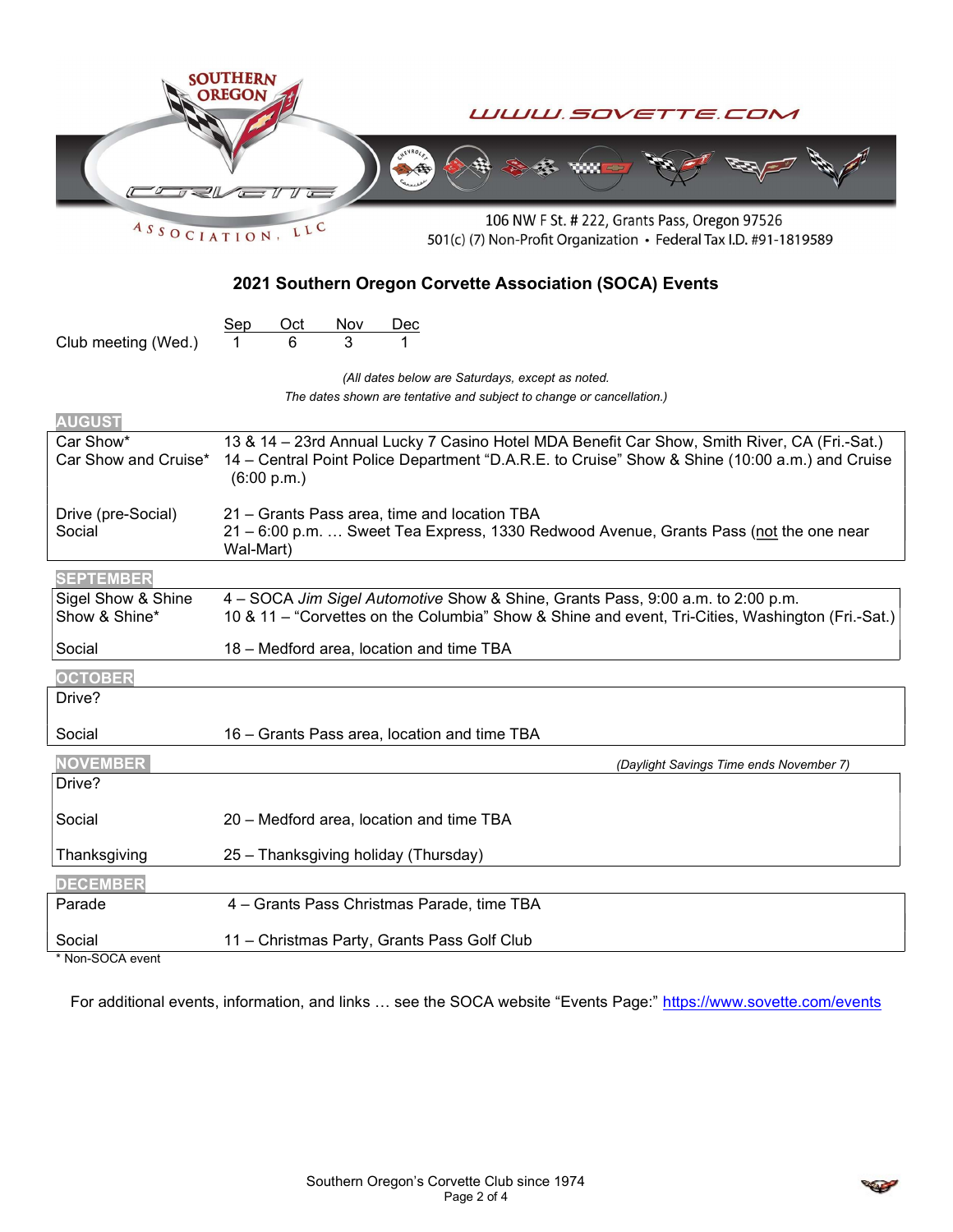# Techin & Toolin

# 1962-1965 Chevrolet Fuel Injected 327 V8 – Why Chevrolet Abandoned This Magnificent V8 - Pete Dunton's OLD CAR MEMORIES - Dec. 14, 2018



Chevrolet was an innovator when it pertained to fuel injection (FI). It was not the first automaker to offer FI in a performance car - that honor goes to Mercedes Benz, which first released the fuel injected 300 SL for the 1955 model year. However, Chevrolet was close. It offered FI on its small-block 283 cubicinch V8 for the 1957 model year. As Chevrolet's hottest performance engine for 1957, it produced 283 horsepower (HP), which was the much sought after one horsepower per cubic inch goal that even many performance cars back in the day could not obtain. The "Fuelie" 283 (as it was called) was

available on all Chevrolet car models for 1957, including the Corvette. The Fuelie 283 stayed around until the end of the 1961 model year. By that time, the engine was only an available in the Corvette.

For 1962 through the middle of the 1965 model year, a more powerful Fuelie small-block 327 cubic-inch V8 was available in the Corvette. For 1962, the "Fuelie 327" was Chevrolet "Regular Production Option" (RPO) code "582" and it produced 360 gross HP and 352 gross pound-feet (lb.-ft.) of torque. For 1963, there was an all-new Corvette, and the Fuelie 327 carried over unchanged with the same HP and torque ratings, but the RPO code was changed to "L-84." For 1964 and up until the middle of the 1965 model year, the "L-84" Fuelie 327 V8 was rated at 375 gross HP and 350 gross lb.-ft. of torque. The Fuelie 327 may have had a short run from 1962 to the middle of 1965 but it was the most performance-oriented mass-produced small-block V8 up until that time. When found under the hood of the Corvette, the engine gave the Corvette the distinction of being one of the fastest cars in the world.

If the Fuelie 327 was so special, why did Chevrolet stop producing the engine during the middle of the 1965 model year? It makes no sense looking back in time from today. FI was the future, but it took almost 30 more years before all new production cars moved to the technology. After all, FI provides better fuel efficiency than a carburetor due to its superior fuel metering capabilities. FI also allows an engine to run better on the coldest and hottest days of the year, when compared to an engine with a carburetor.

But there was a catch to all this. FI was a lot more expensive than the basic carburetor setup during that time. For instance, in 1965 the L-84 Fuelie added \$538 to a Corvette sticker price; this was 25% of the base price of a 1965 Corvette convertible. Then, when you compare the L-84 to the 365 gross HP four-barrel carbureted 327 V8 which was a \$129 1965 Corvette engine option, it was easy to see most buyers were not going to pay over \$400 extra just to get 10 more HP with the L-84 Fuelie. FI helped Chevrolet maximize the amount of HP it could extract out of its smallblock 327. By 1965, the effort was not worth the expense because 1965's Chevrolet's new Mark IV big-block V8 displaced 396 cubic-inches, and by 1966 there would be a 427 cubic-inch version. Chevrolet instead replaced the Fuelie 327 during the middle of the 1965 model year with the new 396 engine, which produced 425 gross HP and 415 lb.-ft. of gross torque. The cost of the 396 on the Corvette option list was a little under \$293, which was paltry compared to the Fuelie engine's cost. Starting in 1966, the 427 cubic-inch V8 engine would replace the 396 as the Corvette's top performance engine. The truth was big-block V8 engines like the 396 and 427 so easily produced lots of HP for such a low production cost, which meant many buyers could easy afford them. Not to mention the abundance of low-end torque the larger displacement engines provided when compared to the 327 cubic-inch engine. Cheap carbureted power like this made more expensive FI power exceed most buyers' budgets and thereby causing the FI demise in 1965.

$$
\textcolor{red}{\blacktriangledown}
$$